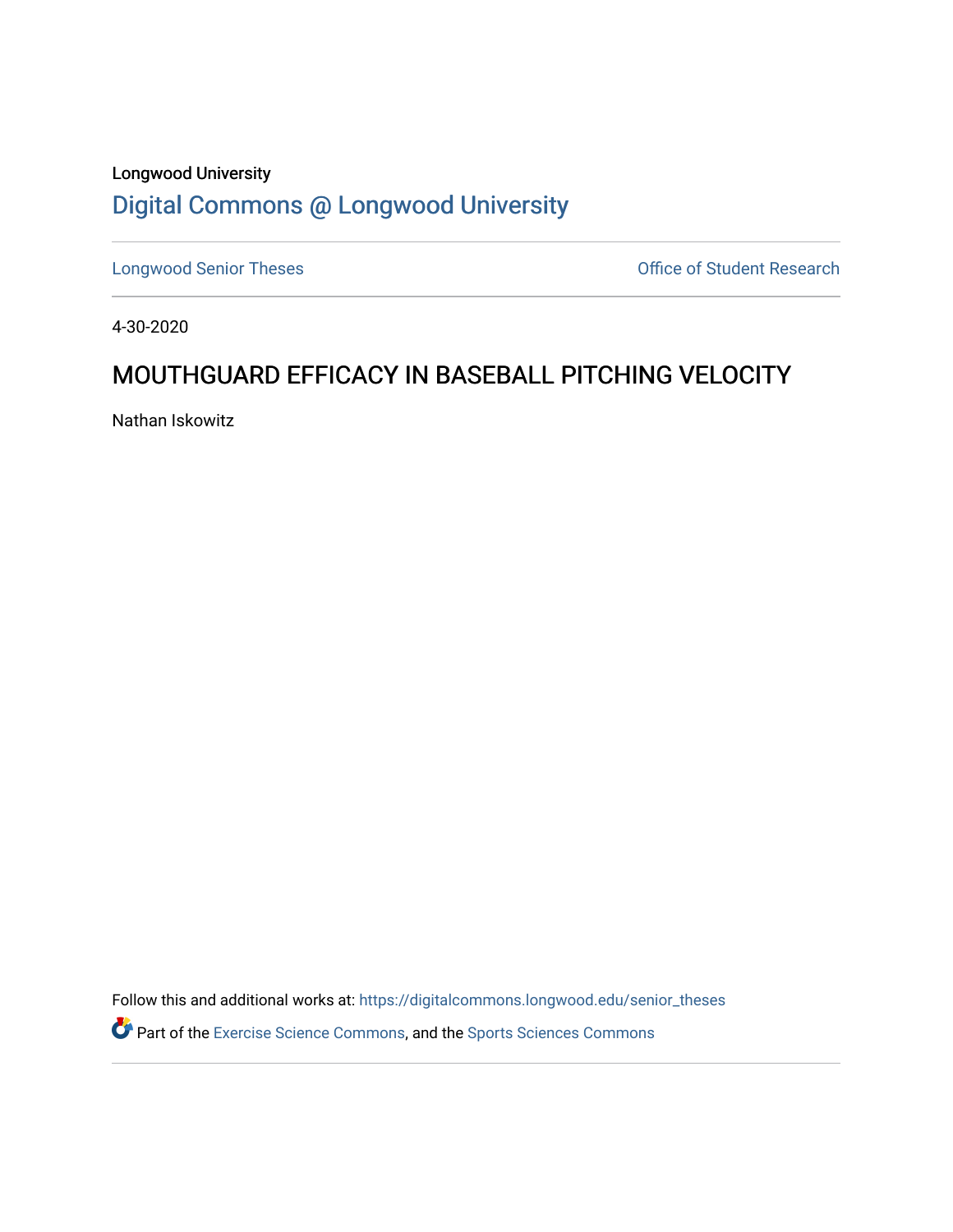# MOUTHGUARD EFFICACY IN BASEBALL PITCHING

# **VELOCITY**

Nathan Iskowitz

## April 30, 2020

Faculty Advisor: Dr. Robert Blaisdell

This thesis has been read and approved by:

Committee Members:

Dr. Robert Blaisdell (Longwood University)

Robit Blade

Dr. Jo Morrison (Longwood University)

Infini

Dr. Laura Jimenez (Longwood University)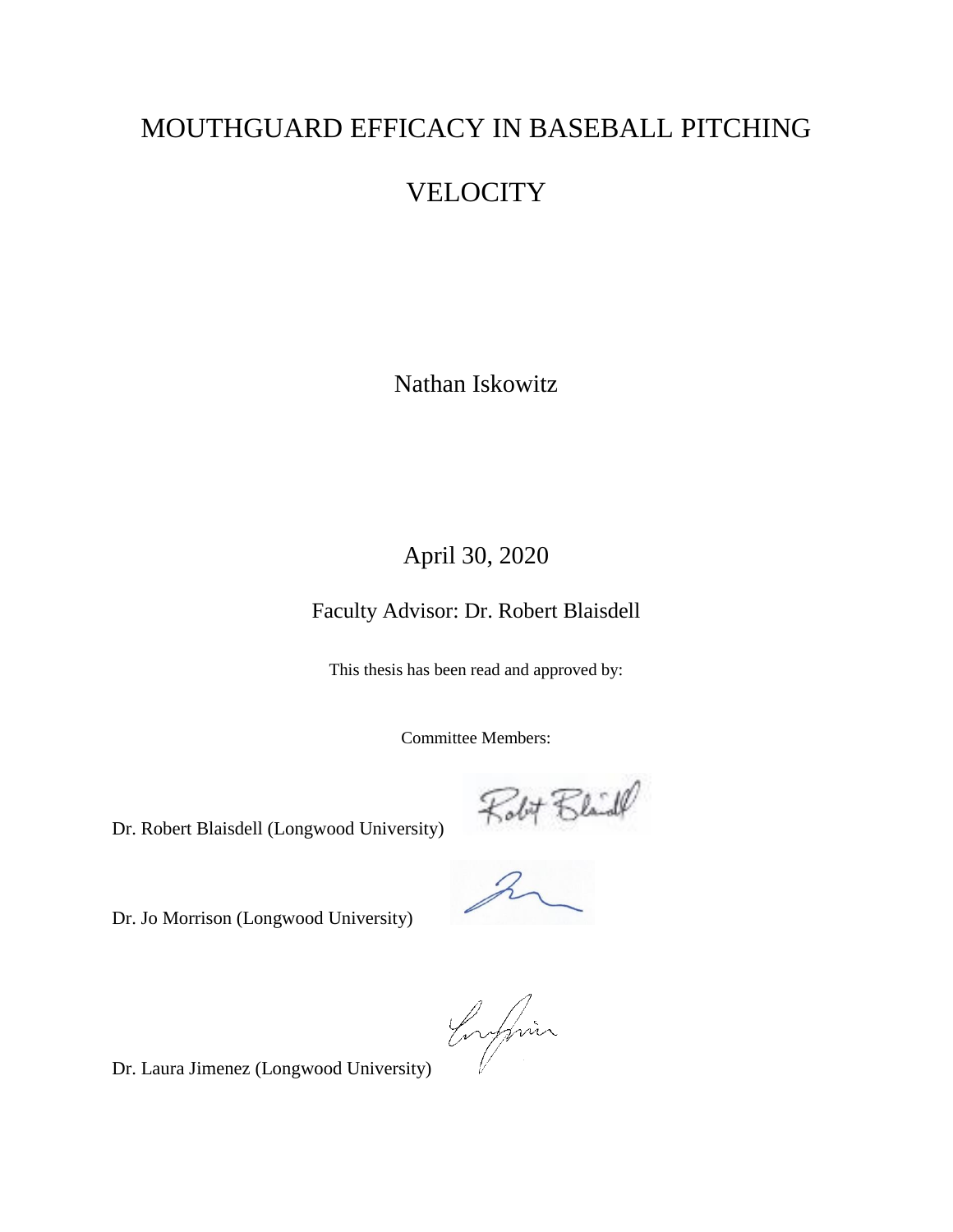# MOUTHGUARD EFFICACY IN BASEBALL PITCHING **VELOCITY**

Study Authors: Iskowitz, Nathan O.<sup>1</sup>; Morrison, Jo<sup>1</sup>; Blaisdell, Robert B.<sup>1</sup>

Affiliations: <sup>1</sup>Department of Health, Athletic Training, Recreation and Kinesiology- Longwood

University- Farmville, VA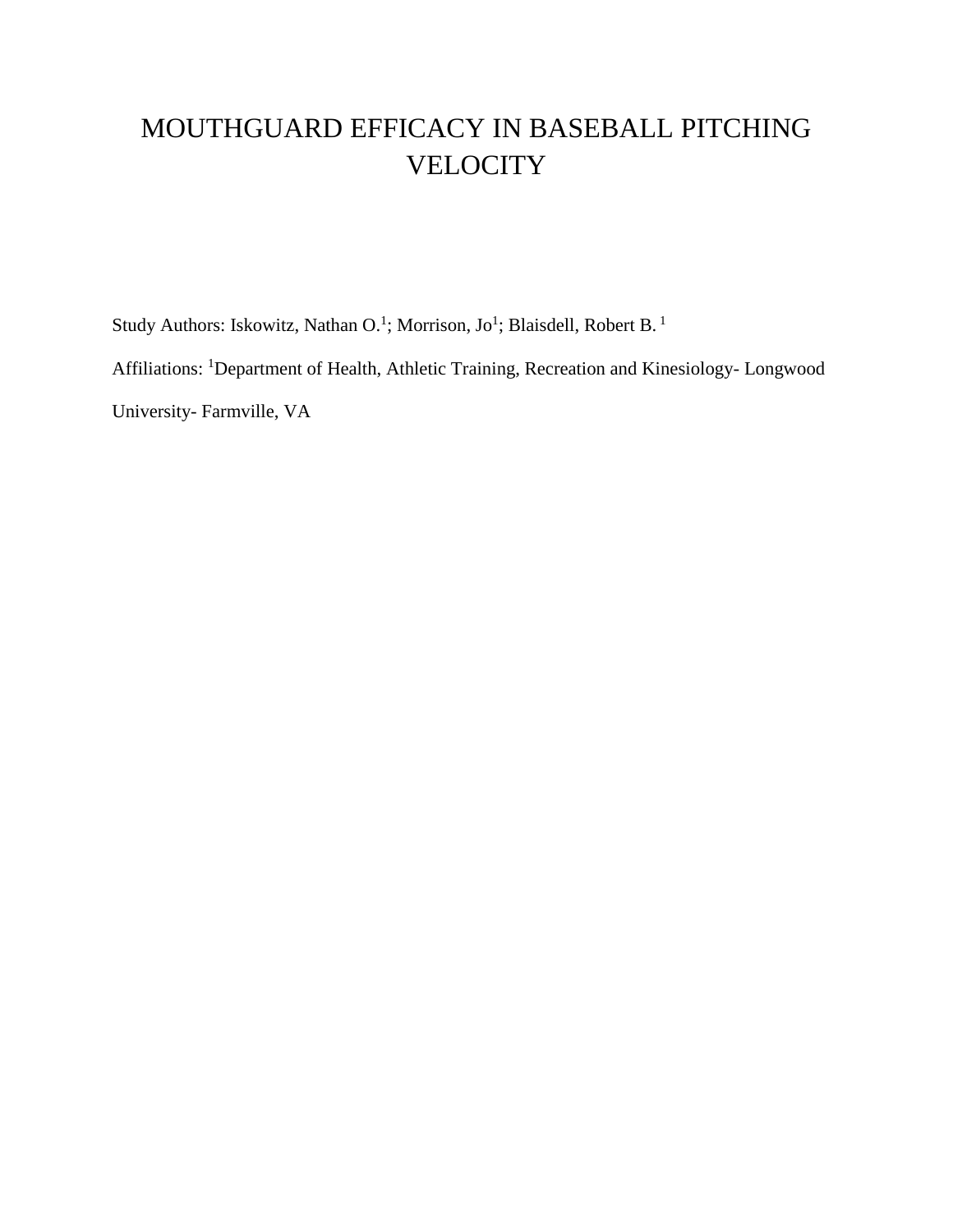#### Abstract

Successful pitching in baseball may be due to several factors including the mechanics of the motion, the strength, power, flexibility of the athlete, as well as their intent and fatigue levels. The pitching motion is a very powerful, violent, complex and abnormal range of motion of the body. In recent studies, it has been widely evidenced that the ability to produce instantaneous high peak force outputs is related to success in sport. Therefore, the ability to produce higher peak force may be related to the ability to pitching in baseball. Mouthguards have been shown to significantly increase power production in several dynamic exercise movements. The purpose of this study was to determine if maximal and average pitching velocity could be increased when wearing a mouthguard. Twenty-two male collegiate baseball pitchers participated in this study (age: 19.9 years old  $\pm$  1.4 years, body mass: 87.1 Kg  $\pm$  11.6 Kg, body height: 182.5 cm  $\pm$  6.1 cm). All study participants were competitive athletes at the NCAA Division 1, Division 3, or University Varsity Club level. Pitching velocity changes resulted in a mean increase of 0.732 km/h for all groups. Velocity change for each level tested resulted in mean increases of 1.652, 0.402, and 0.370 km/h for the university club, Division 3 and Division 1 levels, respectively. The results of a paired samples t-test analysis showed that there was a statistically significant improvement when using a mouthguard in pitching velocity across all groups combined; t (109)  $= 2.958$ ,  $p = 0.004$ . Further, university club level pitchers experienced a statistically significant improvement; t(29) = 5.972, p = 0.000; while Division 3; t(39) = 0.772, p = 0.445; and Division 1;  $t(39) = 1.014$ ,  $p = 0.317$ ; players did not show a statistically significant improvement with the mouthguard. The authors found that a mouthguard may improve throwing velocity in male collegiate baseball athletes. These findings could be useful to both coaches and sport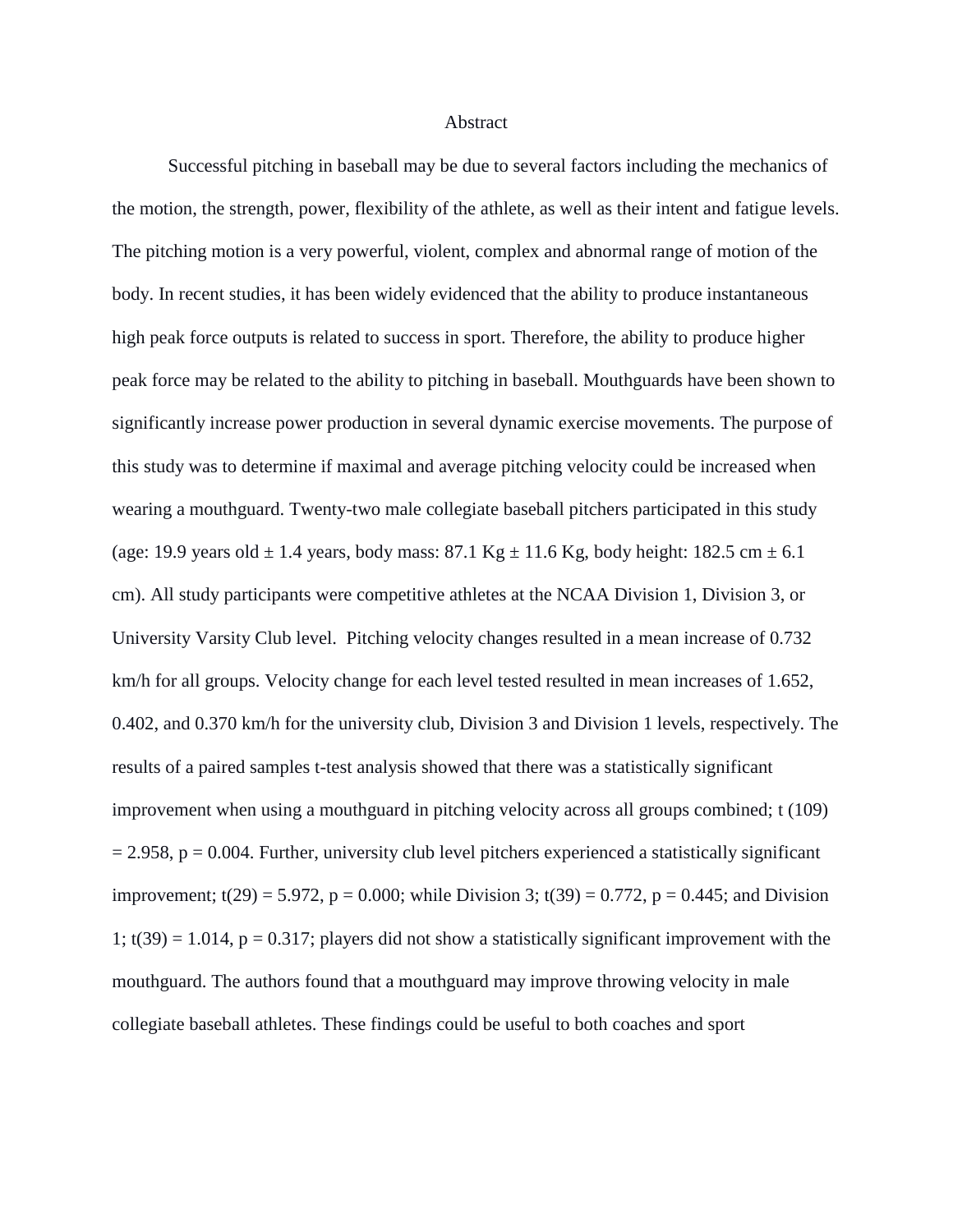performance specialists that are working with pitchers to bring about increases in power output and subsequent increases in pitching velocity, simply by implementing the use of a mouthguard.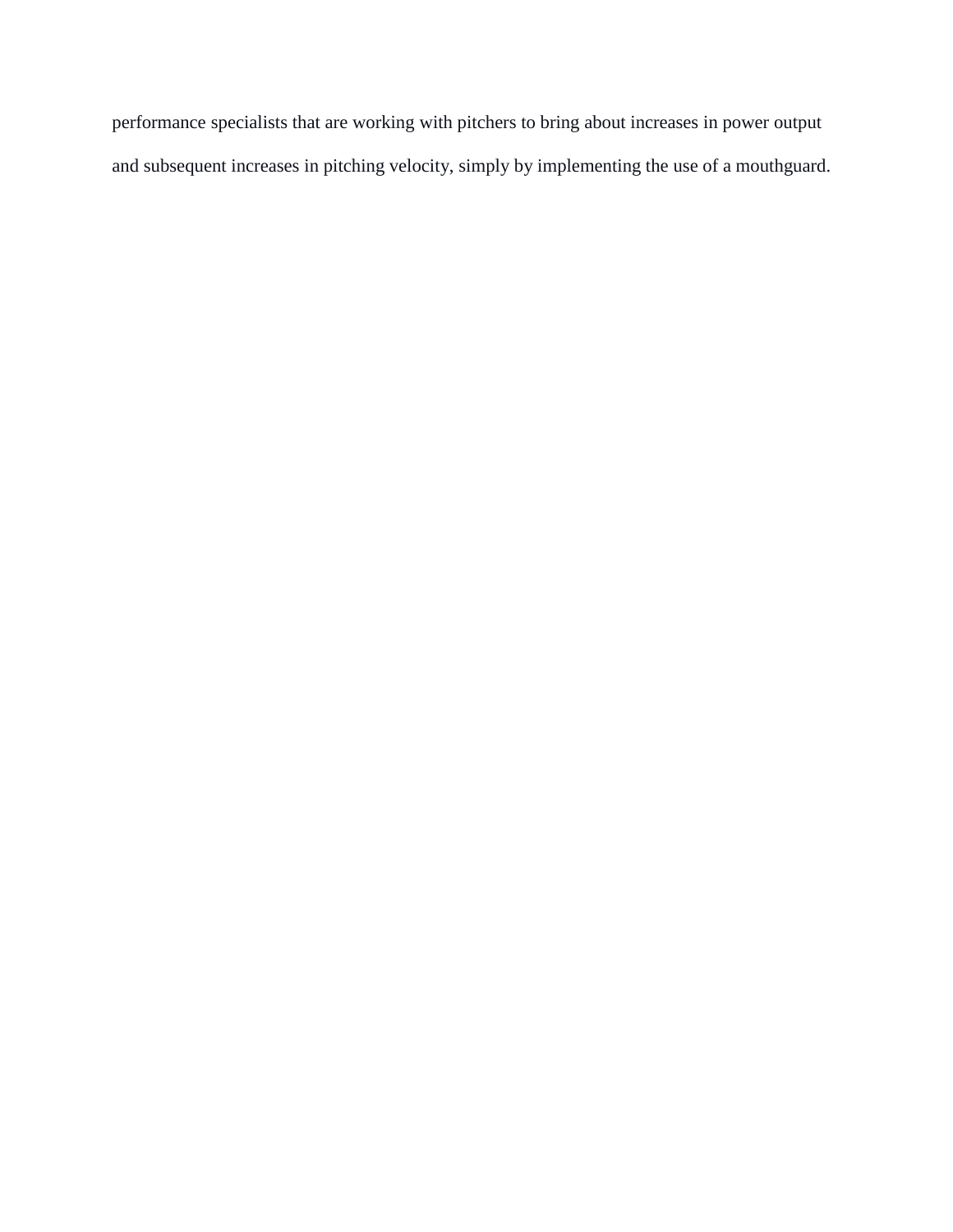#### Introduction

This study investigated the effect a mouthguard could have on pitch velocity in NCAA Division 1, NCAA Division 3, and University club baseball pitchers. The study looked at overhand baseball pitchers who are throwing for maximum velocity with and without the usage of a mouthguard. Data was collected and recorded from velocities after every pitch to compare the data with the usage of a mouthguard and compare to their control numbers where pitchers have no mouthguard inserted. The importance of the data collected may stand to be used by all levels of competitive baseball to offer an ergogenic aid in the process of gaining velocity.

The goal of the present study was to determine if the maximum and average throwing velocity is increased when wearing a mouthguard. It was hypothesized that mouthguard use will increase average and maximal throwing velocity with the same mechanics, intent, strength, flexibility, and fatigue levels in the athlete and that this increase in end-velocity at ball release will be due to an increase in power production. The rationale behind the project is that the mouthguard would act as a buffer between the maxilla and mandible allowing for a greater contraction of the maxilla and mandible muscles during the throwing motion. In theory, this would allow a greater overall force production during the process of throwing allowing for a greater exit velocity of the ball from the hand because of concurrent activation potentiation (CAP).

CAP occurs when muscles that are not directly involved in the activity movement are contracted during the movement, which aids in the overall force production within or during the movement (Ebben, 2006).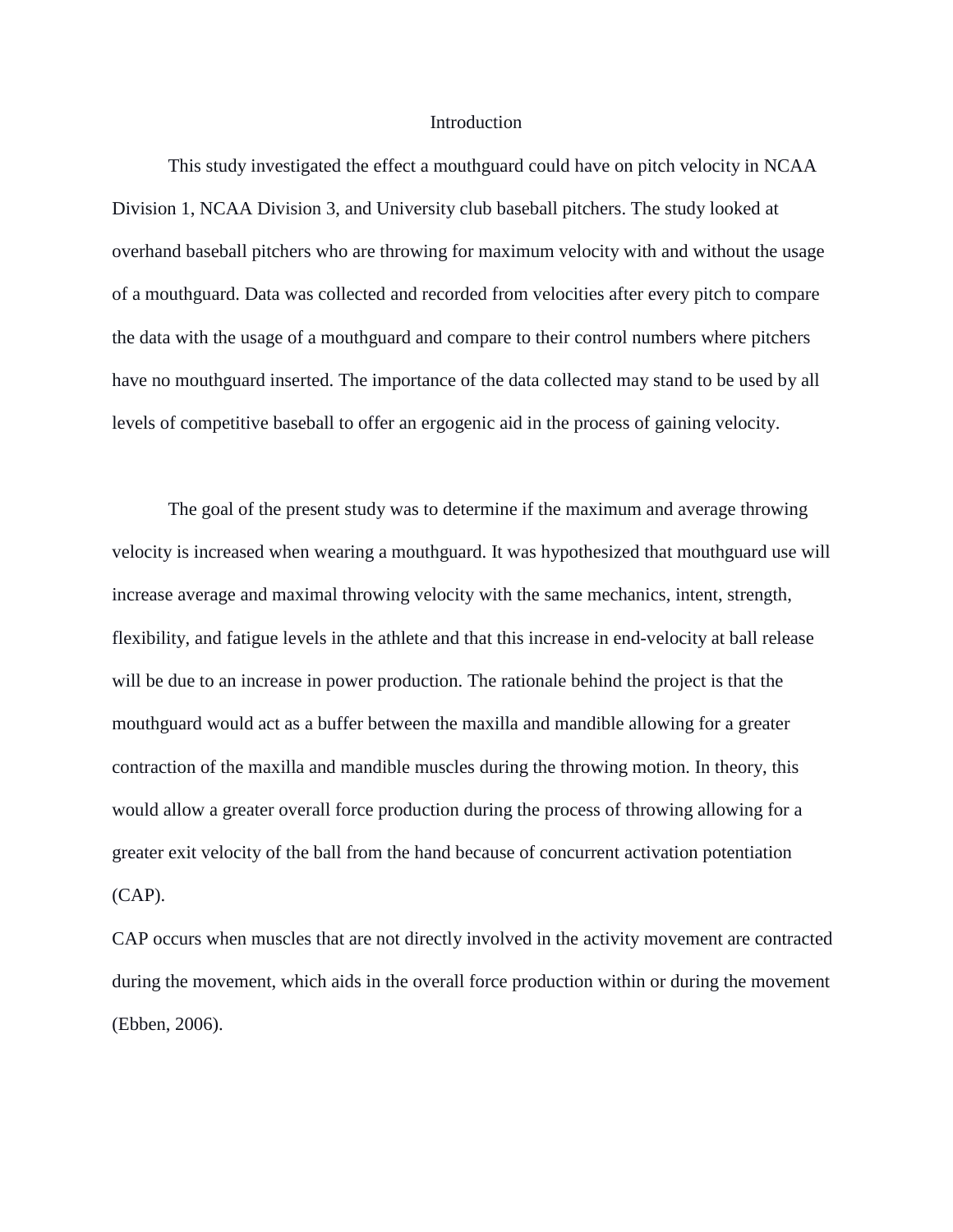In baseball, pitchers are going through constant movement and acceleration during their pitching motion that requires a high level of skill and ability to find success in. The pitching process requires constant practice and repetition to repeat the same display of mechanics throughout the motion. The definition of this process is to deliver the ball to home plate in order to start the play. The most advanced goal of this process is to get every opposing batter to miss the ball that was pitched in motion. Many things go into finding success at the most advanced goal of the pitching process. During the process of the throwing motion, many things can affect the outcome velocity, such as the mechanics of the motion, the strength, and flexibility of the athlete, power, intent, and fatigue (Boggs, 2016). A combination of all these factors results in end velocity after the ball is thrown. The throwing motion is very powerful, violent, complex and abnormal to the normal range of motion of the body. All these factors and more make up the variables in the pitching motion that must be managed and maintained for the pitcher to find success pitching the baseball. After the ball is delivered out of the hand of the pitcher, the outcome of the play is out of their control and any number of results could come from this. Execution of good mechanics is critical in the pitcher's delivery because it gives the best possible outcome to start the play. The biomechanics of the pitching motion include six different phases starting with the wind-up, which is from the initial movement of the pitcher until they reach maximum knee lift. During this phase, weight is transferred from an even distribution to all on the rear leg of the pitcher who is ready to stride down the mound (Escamilla, 2009). The next phase of delivery is the stride, which is when the pitcher drives off his back-foot propelling himself down the mound until just before the front foot strikes at the bottom of the mound (Glenn, 1996). This phase works in conjunction with the arm cocking phase, because in this phase as the pitcher is gliding down the mound the arm travels from the set position under the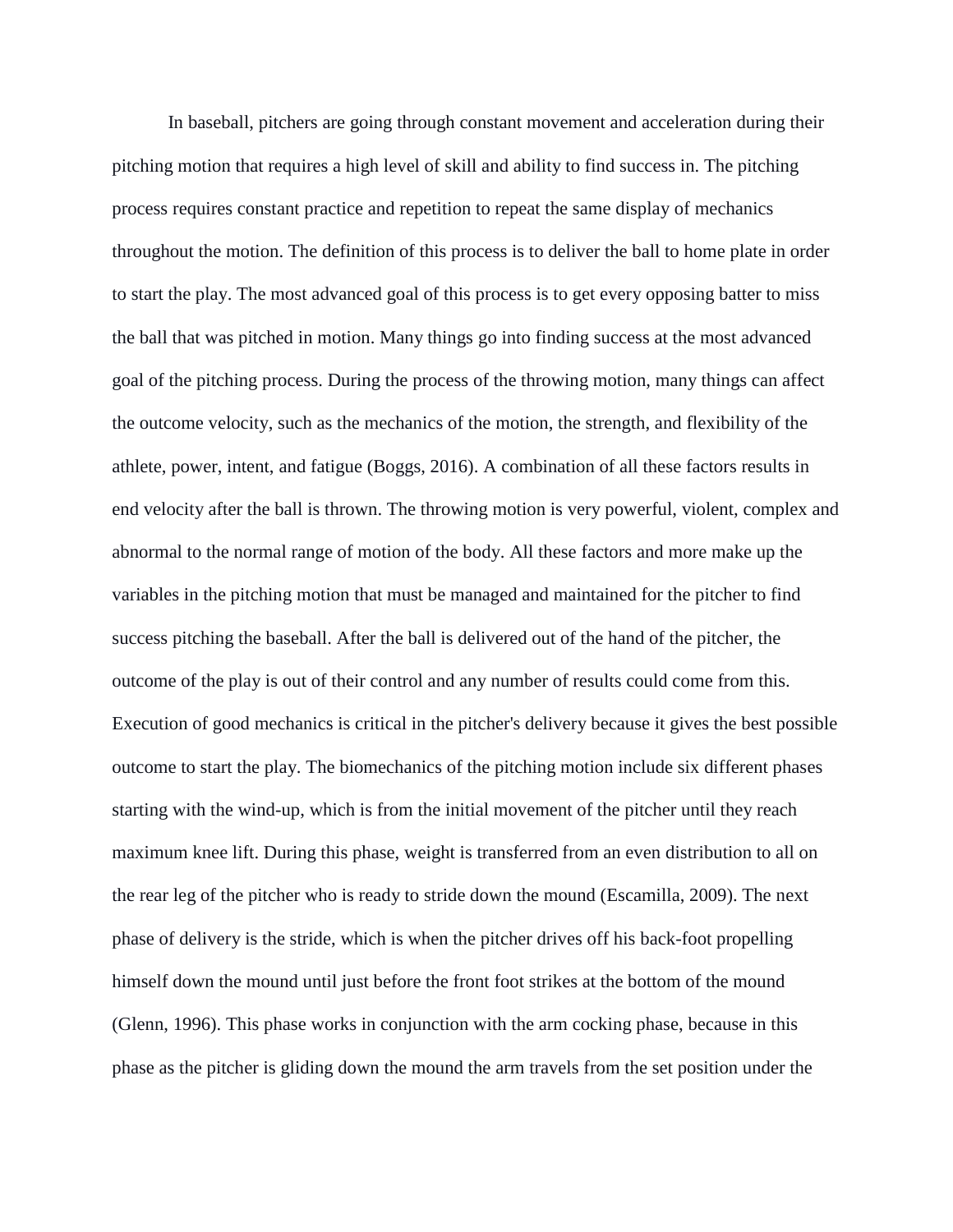chin in a near 360-degree motion where the humerus rotates down and in a circular motion to bring the arm back up with the ball in a cocked position for the pitcher to then fire the ball to the plate. There is both an early cocking and late cocking where the arm is cocked before foot strike which is a result of poor mechanics as well as late cocking where the arm is not cocked at foot strike (Escamilla, 2009). Both undesirable scenarios result in the pitcher having less control and velocity of the baseball. The next phase is the arm acceleration phase which begins at maximal shoulder extension and ends at the release of the baseball. This phase consists of shoulder abduction rapidly moving into internal rotation to generate maximum velocity (Escamilla, 2009). Following is the arm deceleration phase which takes place from ball release until maximum shoulder internal rotation is reached. This is the point in the throwing motion where the arm is under the greatest amount of stress and there must be significant work done by the muscles of the shoulder girdle to decelerate the arm (Escamilla, 2009). Finally, the last phase of throwing is the follow-through phase when the body continues to move forward until you are no longer moving and wind up facing the hitter (Seroyer, 2010).

In conjunction with the biomechanics of pitching, the bioenergetics of the action are equally as important. Pitching is a very powerful and fast motion that requires quick movements and acceleration. Pitchers primarily use their anaerobic systems when throwing pitches because it is a very fast and powerful movement with time in between pitches to recover.

The use of mouthguards in sport over the past 100 years has been primarily for protection with the first mouthguard being made to be worn by boxers to prevent them from getting lip lacerations. Since then there have been many improvements to the mouthguard we know today. Mouthguards are now regulated by the American dental association and are also recommended/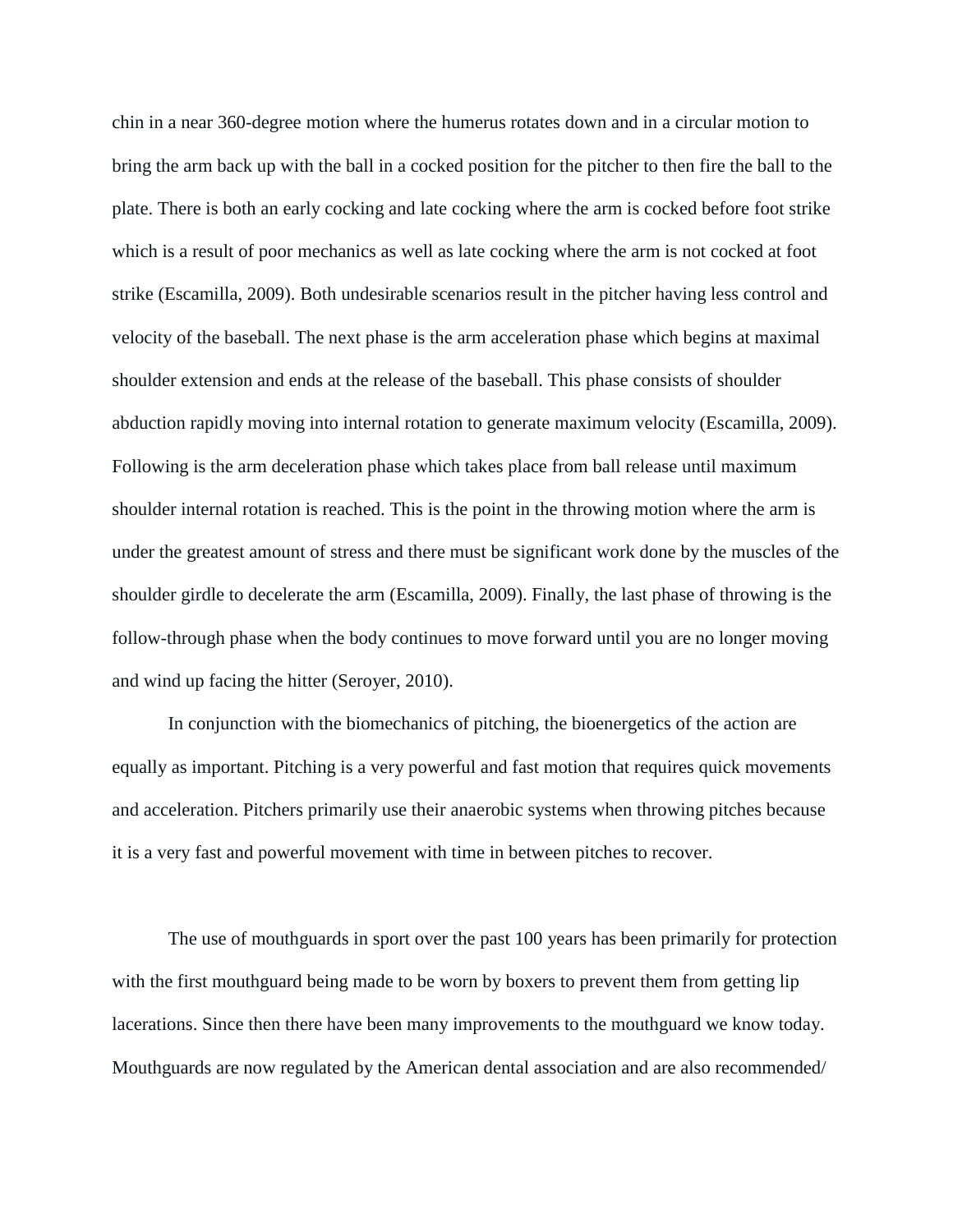required in 29 different sports. Mouthguards are regularly used for protection in contact sports such as football and basketball but are starting to be used more and more in sports where maximum power output has a direct effect on performance such as weightlifting. In recent studies, mouthguards have shown to improve power output in different lifting exercises as well as power movements such as jumping. These recent lights about the effects of mouthguards prompted this study by taking the mouthguard into consideration for increased power production rather than just protection. This is believed to be possible by researchers because of the concurrent activation potentiation (CAP) that happens when an athlete uses a mouthguard and creates a buffer between the maxilla and mandible. CAP is a theory where your performance is increased because of simultaneous activation of muscles primarily involved and not involved in an activity. The activation of all secondary muscles in unison known as remote voluntary contraction can help the prime movers of the action operate more effectively and with more force (Allen, 2020). This study was designed to test this CAP theory and investigate if using a mouthguard in a pitcher will increase maximum velocity by using CAP.

Mouthguards have been shown to significantly increase power production during a countermovement vertical jump with and without arms in college-aged males (Busca, 2017). There are also data showing significant power production differences between the mouthguard wearing subject vs the non-mouthguard wearing subject in power in both men and women (Dunn-Lewis, 2012). Other studies have also shown that clenching down on a customized mouthguard results in a bigger boost in plyometric press power and force production than an over the counter mouthguard (Arnet, 2010). Mouthguard use has also been associated with changes in minute ventilation and VO2peak during maximal exercise in addition to a significant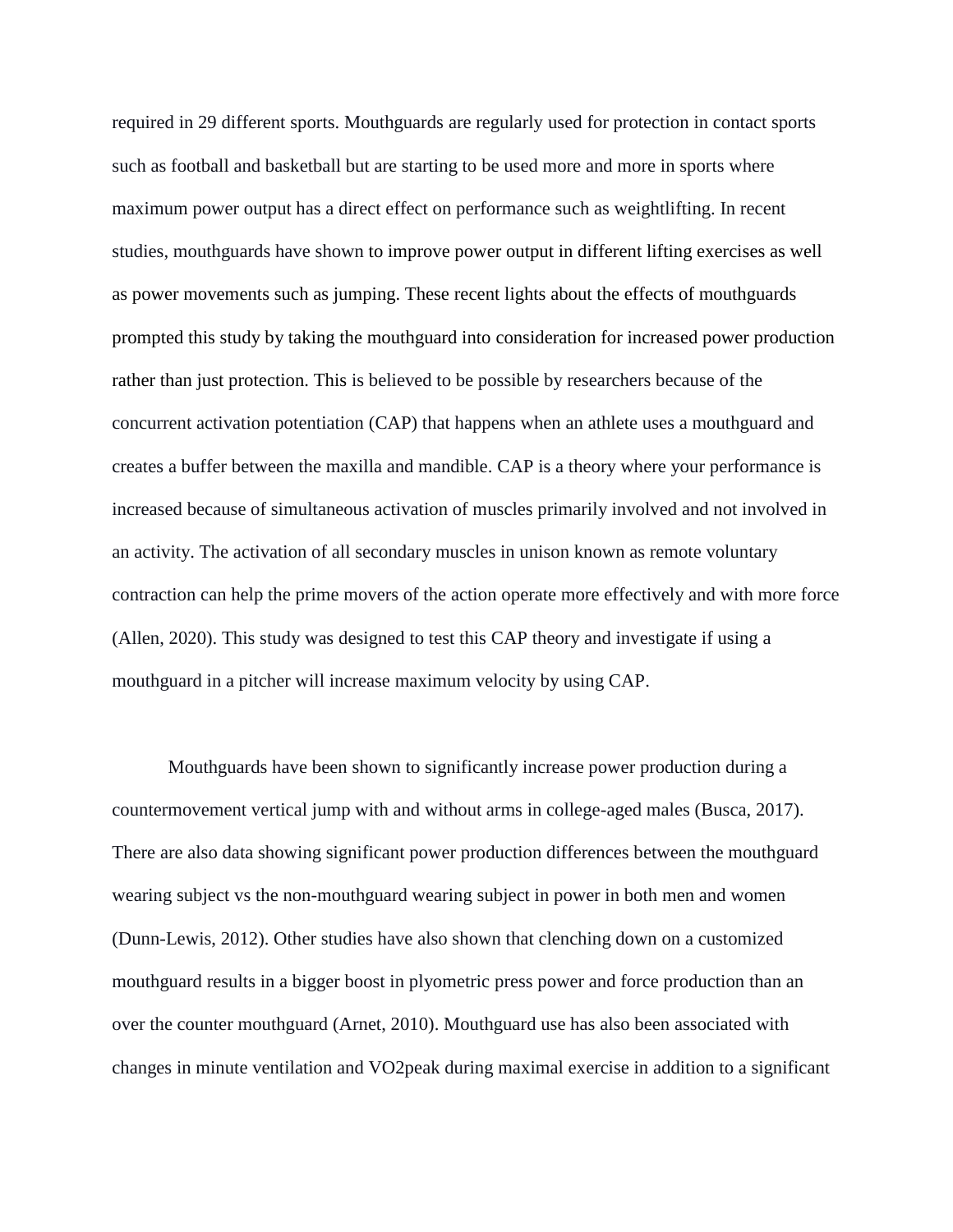increase in power production in the mouthguard wearing group (Martins, 2018). Further work has shown reductions in post-exercise lactate levels between groups of participants wearing mouthguards when running (Garner et al. 2009).

Mouthguard use has also been associated with increases in strength during the same exercise bout. Handgrip strength was measured in a group of participants when wearing, and not wearing a mouthguard. A significant increase was found in handgrip peak force in the mouthguard wearing group versus the non-mouthguard group. In this same study, there was also a significant increase in scores for back row isometric force in the mouthguard group vs the nonmouthguard group as well as s significant increase in vertical countermovement jump in the group with a mouthguard in place (Busca, 2016). Recent research has shown that mouthguard use is expanding from protection use to use as an ergogenic aid in sports that require power production and strength.

#### Methods

### Introduction

The participants were split randomly into two groups, a group where a mouthguard was used in the first velocity testing period and a group where the mouthguard was velocity tested in the second period. During the first day of interaction with the participants, they went through the informed consent process as well as the mouthguard fitting and familiarization process. These participants were given the opportunity after their mouthguard had been boiled and fitted to use the mouthguard while throwing to become familiar with the piece. In this first session, athletes were also asked to not take part in strenuous activity for at least 24 hours before their testing day. Athletes participating in this study were fitted with a Cramer Custom-Fit mouthguard (Cramer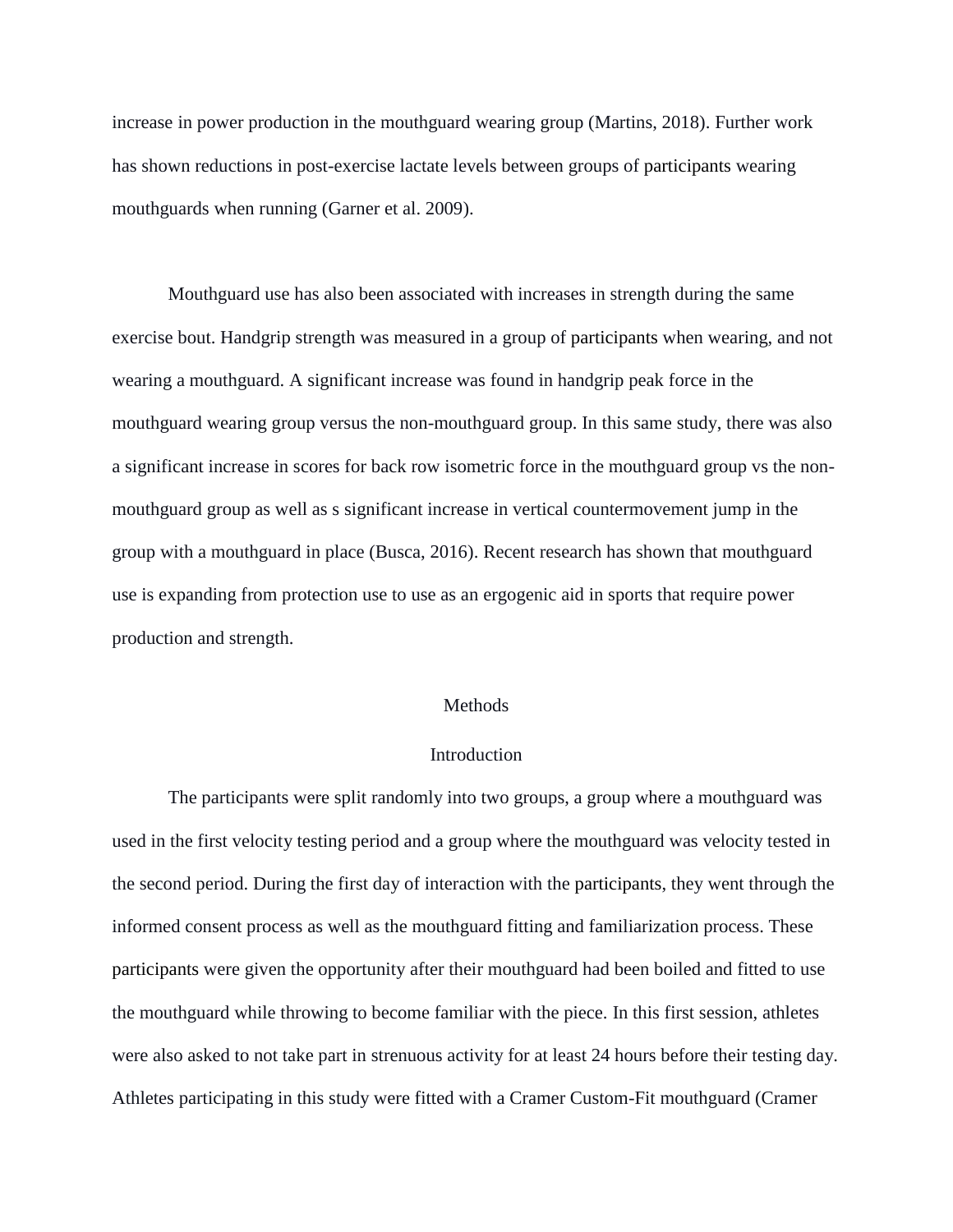Products, Inc., Gardner. Kansas) according to the manufacturer's instructions. Throwing velocity was measured using a Stalker 2 Pro radar gun (Stalker Radar, Richardson, Texas) which was provided by each team. Each velocity was recorded in a spreadsheet and was categorized by each person as well as the two testing groups. Baseballs used for this study were a college-approved Rawlings flat seam NCAA baseball that was provided by each team. The maximum velocity tested on the same field mound that the participating team had their regular games and practices on and met all codes for regulation of play.

### Participants

Twenty-two male collegiate baseball pitchers (age: 19.9 years old  $\pm$  1.4 years, body mass: 87.1 Kg  $\pm$  11.6 Kg, body height: 182.5 cm  $\pm$  6.1 cm) participated in this study. At the time of the study, all participants were competitively playing at the NCAA Division 1, NCAA Division 3, or University Varsity Club level at an NCAA Division 1 institution. All participants were informed of consent, signed informed consent documents and voluntarily participated in this study.

### **Procedures**

Participants were randomly selected for the variable or control group for their first testing session using a coin flip. Participants completed their respective team warm-up plan that consisted of an aerobic warm-up, resistance band, plyometric ball, multiple dynamic stretches, and their specific throwing warm-up program. These programs consisted of throwing submaximally at a short distance while gradually increasing distance and intent until at the desired length corresponding to their respective warm-up, then decreasing the distance keeping the same intent when throwing. The participants threw until completely warm and were ready to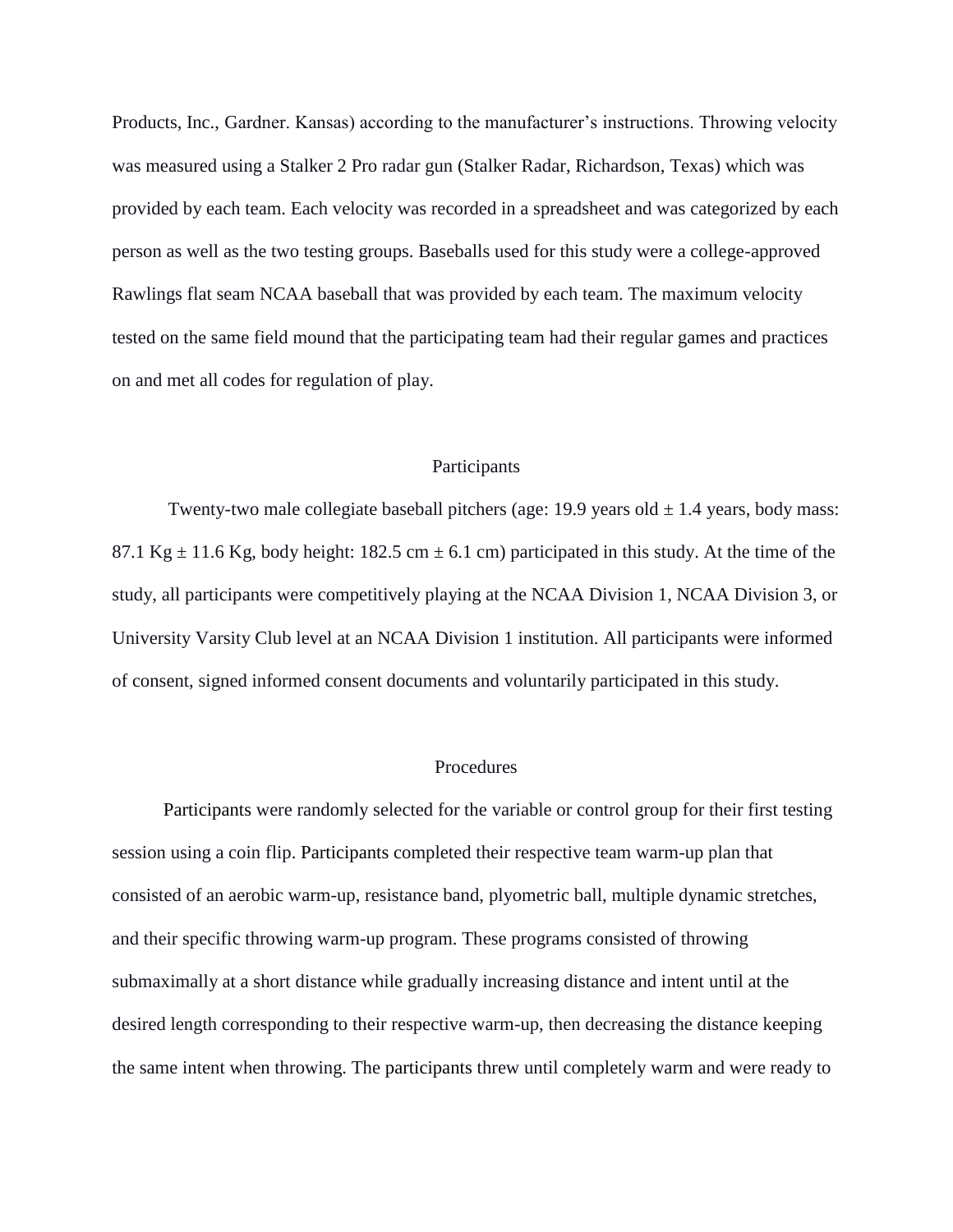participate in maximum velocity testing. Each participant was given the opportunity to practice throwing while wearing their mouthguard during their warm-up. Participants were randomly assigned which condition they began their maximum velocity throws with; "mouthguard" or "no mouthguard". During the athlete's first testing period they were given 3-5 throws at maximal intent following the ladder protocol after warming up fully and becoming familiar with the mouthguard. The ladder protocol follows the velocity trend of the athlete, after their first three throws if they drop in velocity on their fourth their trial is over and if they gain velocity they can keep throwing until they either stop gaining velocity or reach 5 throws. The participants completed their throws at maximal intent only being instructed to bite down firmly on the mouthguard and try and achieve peak velocity. No feedback was given on their individual mechanics or form. Feedback of velocity was provided after every pitch to the athlete. Participants were given a 2-3-minute rest period, as customary with the team's normal training program before completing their final 5 trials. After this rest period was taken by the participants the process was repeated and the participants completed any further warm-up needed after their cool downtime which consisted of a few throws. After rewarming up post-break session the participants completed their next 3-5 throws following the ladder protocol in the opposite group of their first trial. After the testing concluded, the participants completed into a team-issued cool down program. These cool down programs consisted of various intensities of running from sprinting to long-distance cooldowns, foam rolling, stretching, plyometric ball throws, resistance band exercises, mobility drills, etc.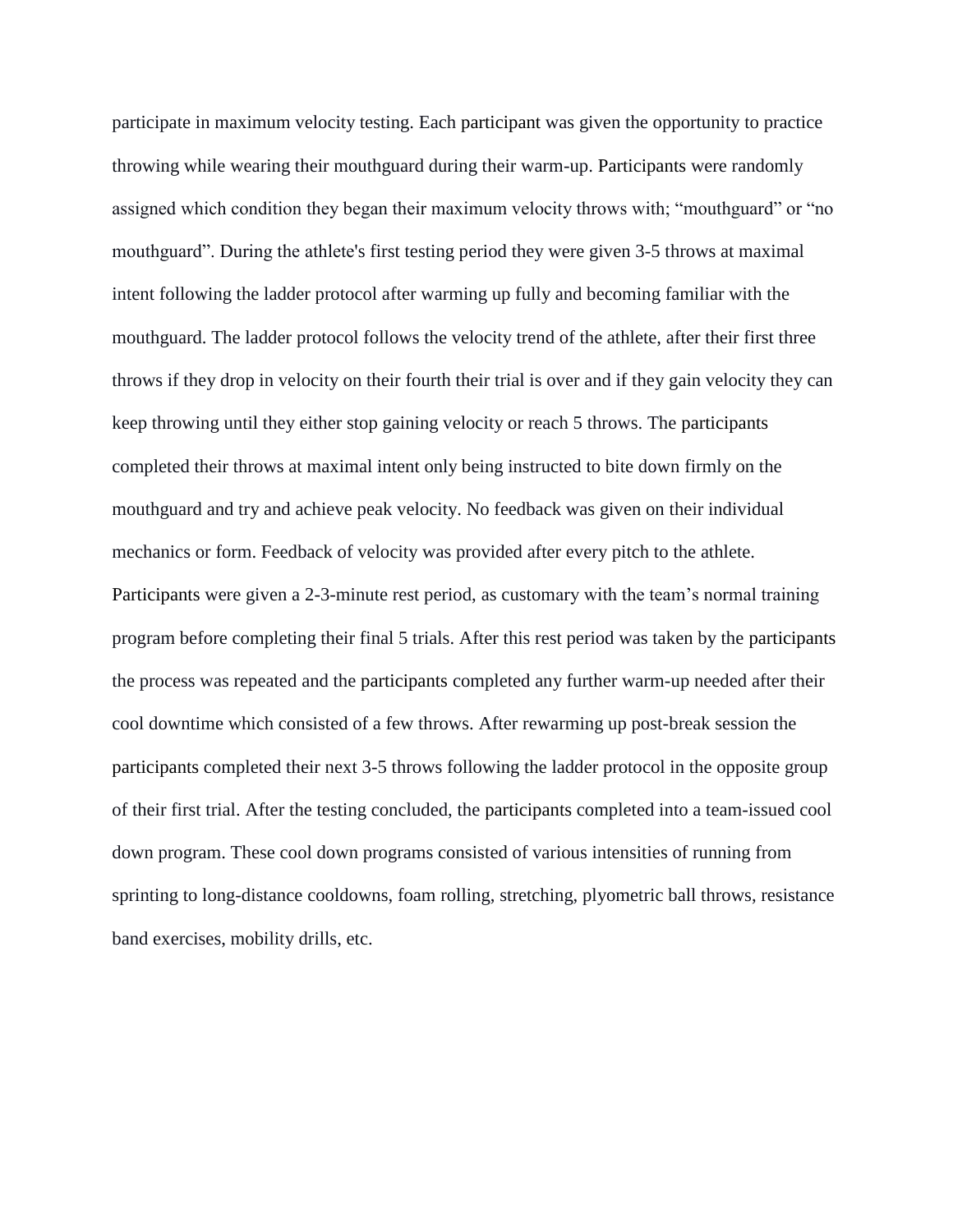#### **Statistics**

Data analysis was performed using SPSS statistical software (IBM Corp. Released 2017. IBM SPSS Statistics for Windows, Version 25.0. Armonk, NY: IBM Corp). Descriptive values have been expressed as mean and SD. A paired samples t-test analysis was completed on pitching velocity with relation to the condition thrown in.

### Results

Pitching velocity changes resulted in a mean increase of 0.732 km/h for all groups. Velocity change for each level tested resulted in mean increases of 1.652, 0.402, and 0.370 km/h for the university club, Division 3 and Division 1 levels, respectively. The results of the paired samples t-test analysis showed that there was a statistically significant improvement when using a mouthguard in pitching velocity across all groups combined; t  $(109) = 2.958$ ,  $p = 0.004$ . Further, university club level pitchers experienced a statistically significant improvement;  $t(29) =$ 5.972, p = 0.000; while Division 3; t(39) = 0.772, p = 0.445; and Division 1; t(39) = 1.014, p = 0.317; participants did not show a statistically significant improvement with the use of mouthguard. The results are displayed in figure 1. Table 1 below shows the results of the paired sample t-test with a p value of  $\langle .05 \rangle$  showing significance.



Figure 1. Average velocities between groups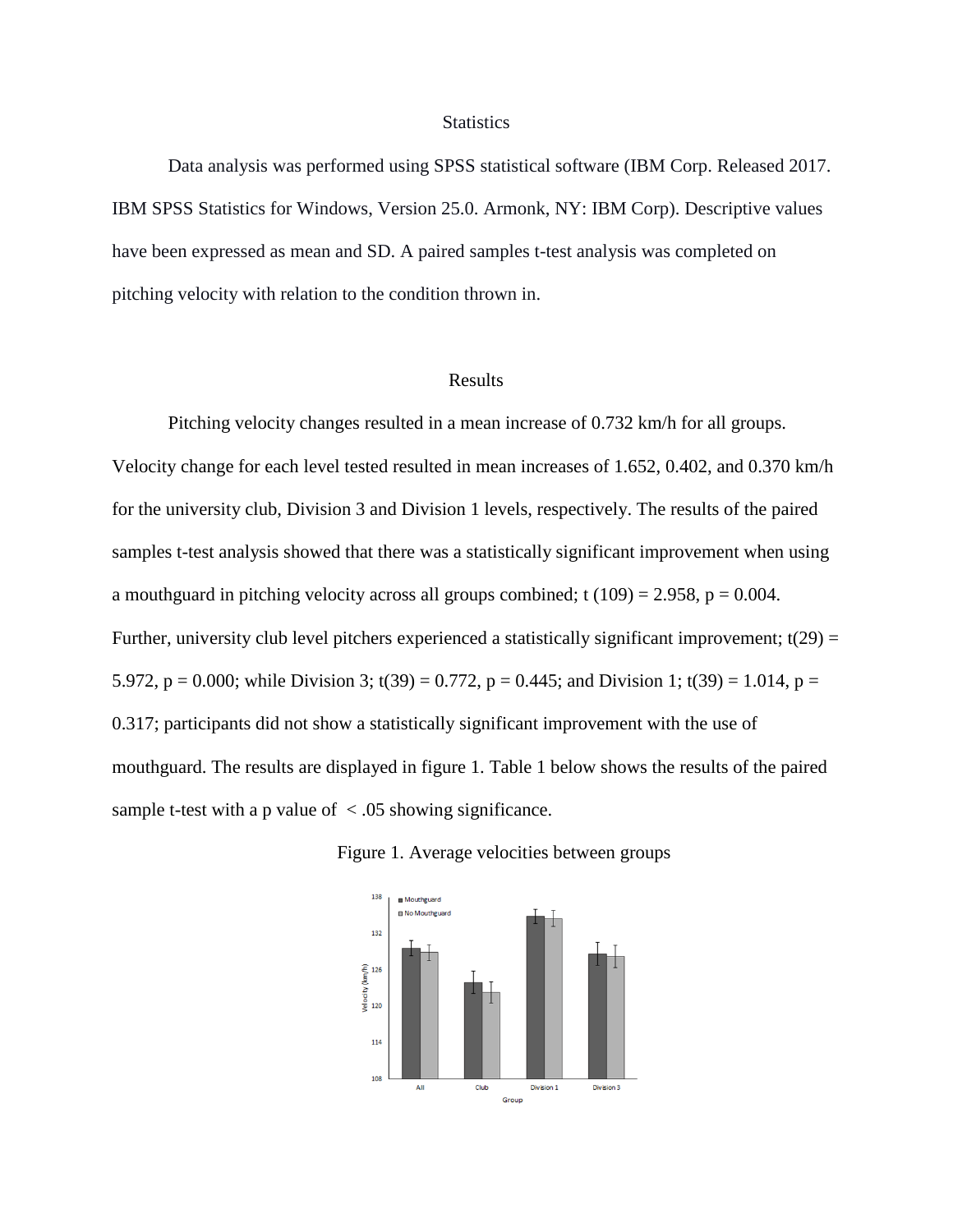| <b>Paired T-test</b> | <b>NCAA Division 1</b> | <b>NCAA Division 3</b> | University club |
|----------------------|------------------------|------------------------|-----------------|
| 0.003793547          | 0.317020046            | 0.444636233            | 1.7236E-06      |

Table 1. Paired sample t-test for all participants together and split into competitive sections

### **Discussion**

The main findings show that with decreased competition level between the players tested, the larger the difference in average kilometers per hour (Km/h) for the mouthguard group. The participants who were members of the university club team had the largest increase in Km/h aided by the mouthguard, followed by the participants that played at the Division 3 level and then the Division 1 players. These findings may be due to a skill gap between the groups and could possibly be a result that the higher competition levels of baseball require experience perfecting variables in their pitching delivery to repeat the same process. This skill differential is possibly related to a higher level of motor development between these players, likely because these competition gaps require much time and effort to jump up levels. These advanced-level players who regularly compete at higher levels may be exposed to more intense training regimes and higher levels of skilled coaching.

The observed increase in velocity when the mouthguard was being used could be attributed to the theory of concurrent activation potentiation. In this theory, the mouthguard acts as a buffer between the maxilla and mandible bones (the jaw), which absorbs force; allowing for greater force production during the bite movement (Lingenfelser, 2014). This has been shown to affect other muscles that are not essential to those responsible for the primary movement but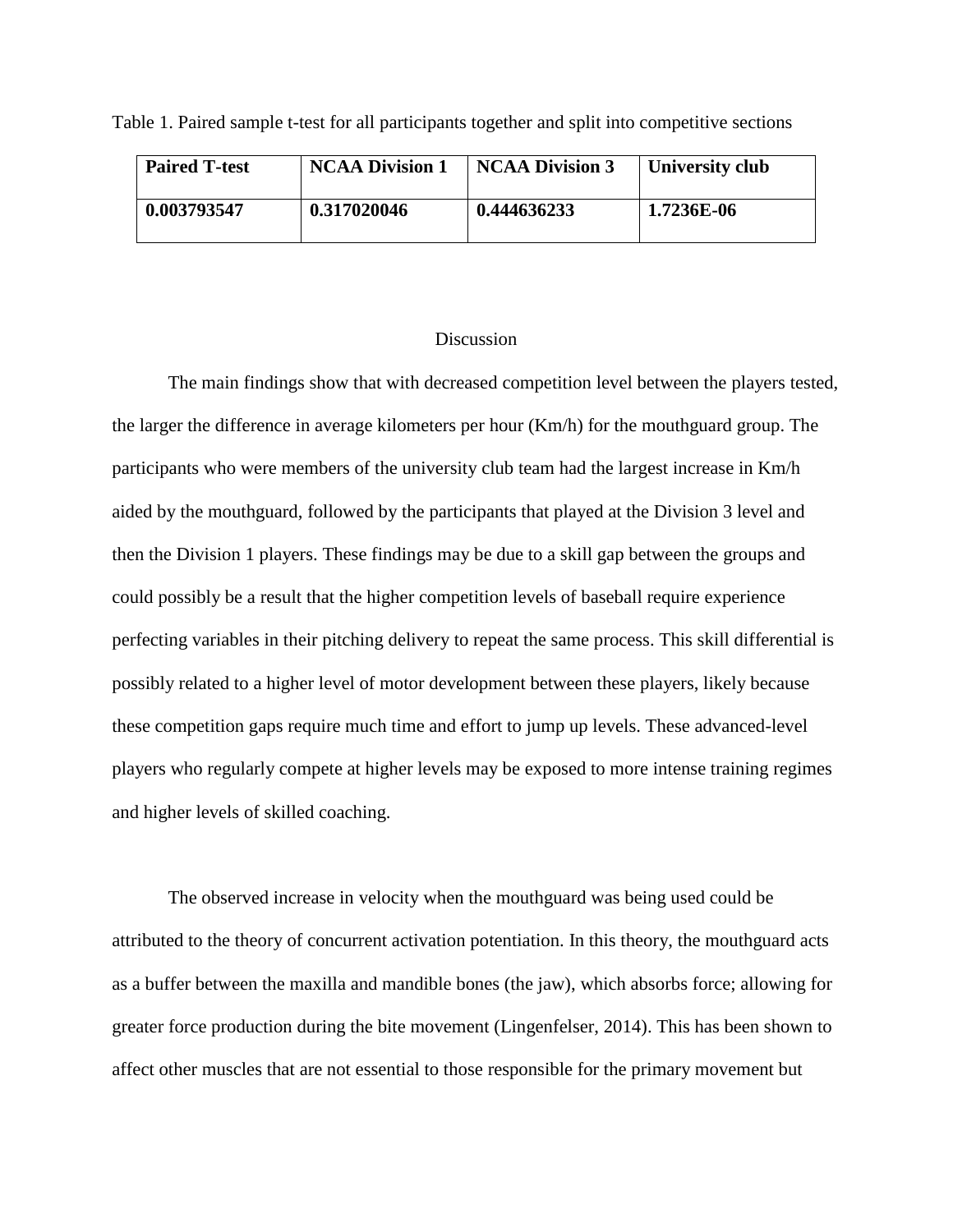allowing them to contract at a greater force (Lingenfelser, 2014). When simultaneous, additional muscle contractions occur, it may allow for the prime agonist muscles of the movement to experience greater force production. This may be due to previously tensed muscles priming the nervous system and/or due to the higher level of muscle activation (Lingenfelser, 2014).

### Practical Application

The authors found that a mouthguard may improve throwing velocity in male collegiate baseball athletes. Specifically, the results showed that as the level of competitive play decreased, the performance boost provided through the mouthguards increased. In this case, the group of pitchers that is most likely the least developed or skilled on the University club team showed the largest increase in velocity from the mouthguard implementation. The NCAA Division 3 team showed less improvement than the University Club team but more improvement than the NCAA Division 1 baseball teams' pitchers. This could be attributed to the differences in the motor skill of these athletes. The higher the level of competition, the higher the skill required to compete and succeed which can be attained by specific practice and training measurements. The higher-level players may have had a higher level of training to improve their movements compared to the lower level athletes. The NCAA Division 1 athletes are allotted 20 hours per week of specific training during their regular season which consists of strength and conditioning, practice, individual workouts, and mechanical rotations. With this amount of training, these athletes may show an improvement in the mechanical aspect of their pitching windup and may show more positive results from their output. NCAA Division 3 employs the same rule and that is why there may be such a small difference between the Division 1 and Division 3 teams in terms of change in velocity. The University club team practiced once or twice depending on their season schedule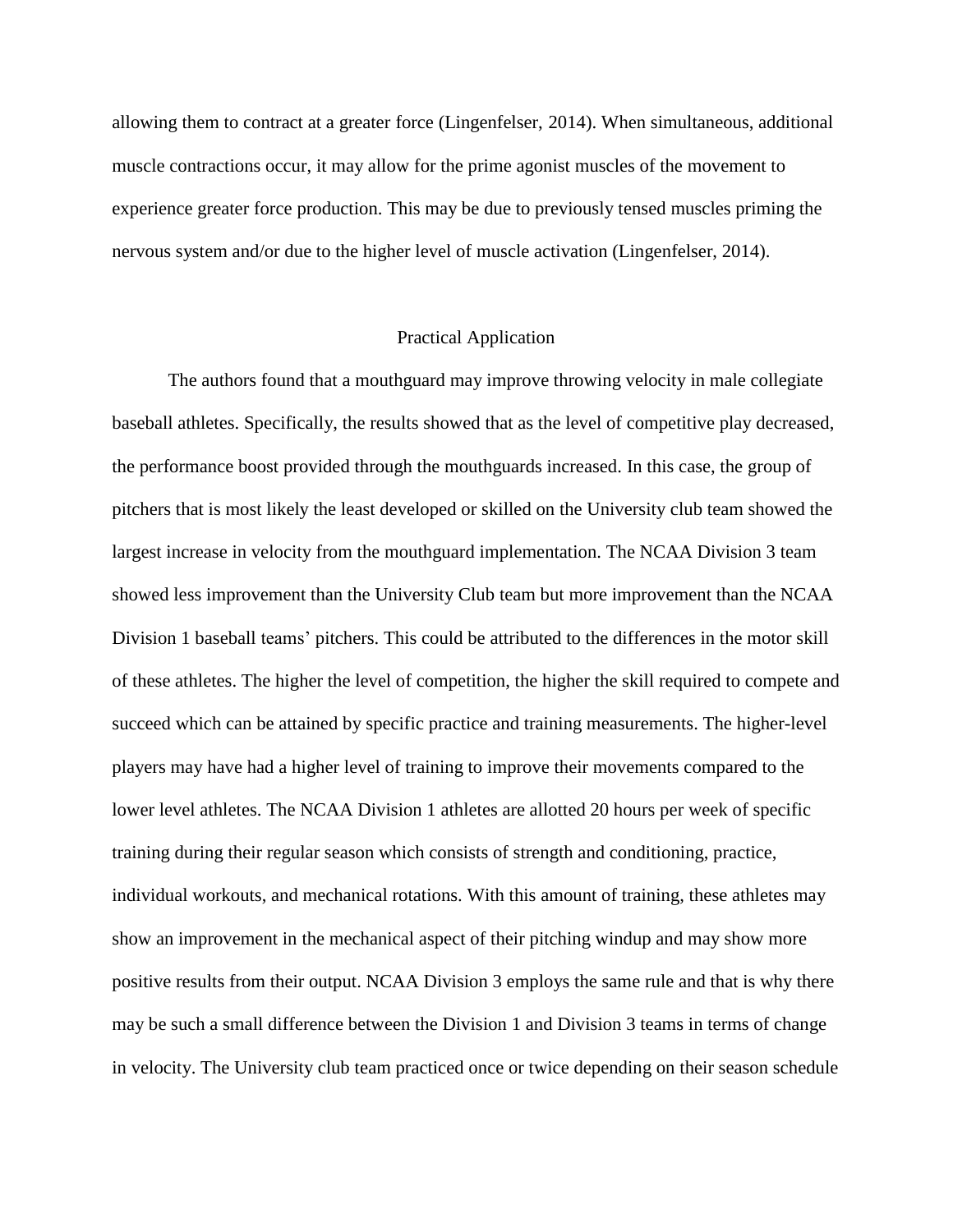and had much less time by all accounts for the practice and repetition of their movements. The change in velocity differences showed to be inversely related to the average velocity between the teams showing the NCAA Division 1 team with the highest average followed by the Division 3 and then the University Club team. These findings could be useful to both coaches and sport performance specialists that are working with pitchers to bring about increases in power output and subsequent increases in pitching velocity, simply by implementing the use of a mouthguard.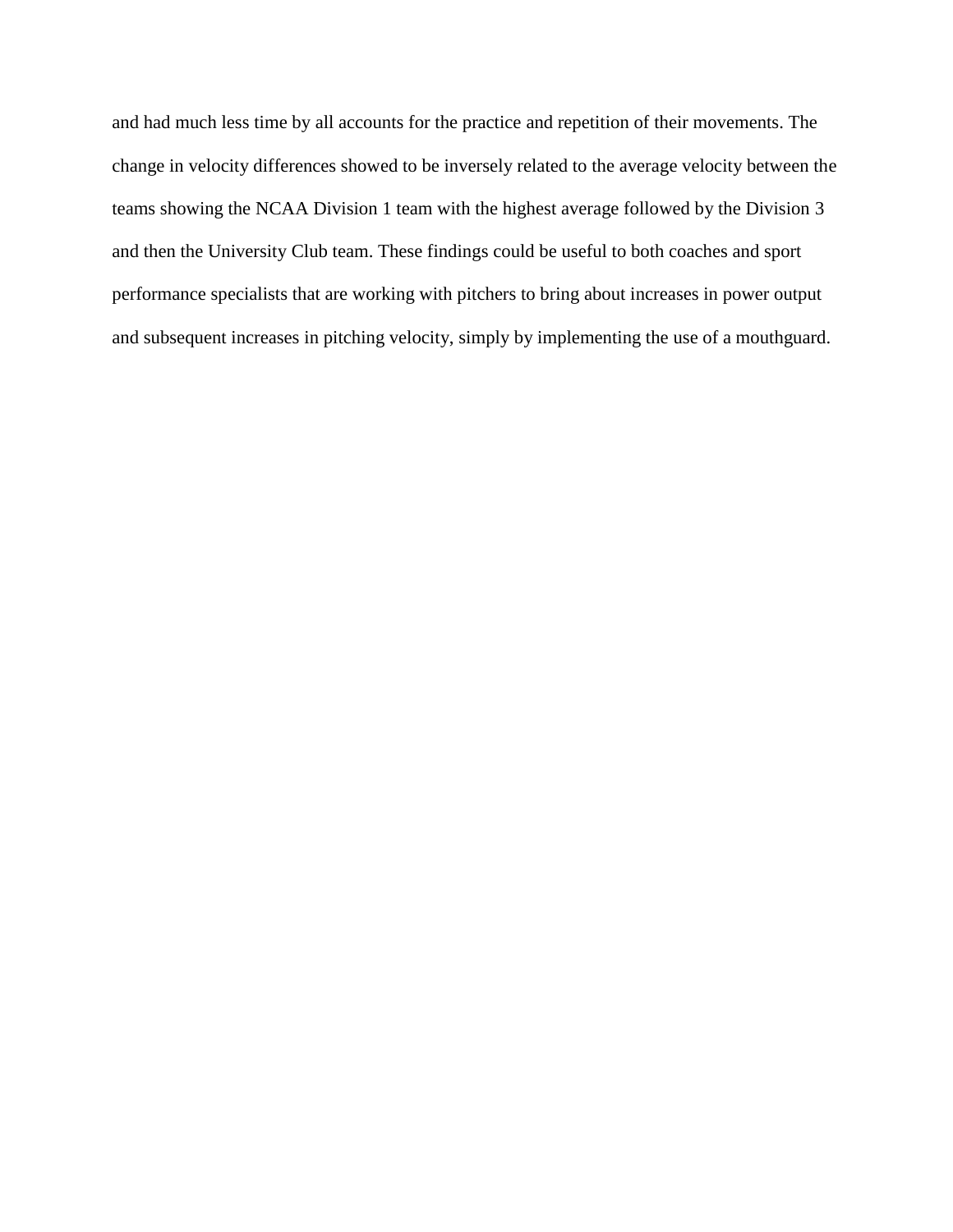#### References

Allen, C. (2020). Concurrent activation potentiation - inconsequential event or viable ergogenic strategy. *NSCA Coach*, *6*(3), 6–9.

Arent, S. M., Mckenna, J., & Golem, D. L. (2010). Effects of a neuromuscular dentistrydesigned mouthguard on muscular endurance and anaerobic power. *Comparative Exercise Physiology, 7*(02), 73-79.

Boggs, J. (2016, June). The 9 factors that strongly influence pitching velocity.

Busca, B., Moreno-Doutres, D., Pena, J., & Morales, J. (2018). Effects of jaw clenching wearing customized mouthguards on agility, power and vertical jump in male high-standard basketball players. *Journal of Exercise Science & Fitness, 16*(1), 5-11.

Busca, B., Jose, M., Solana-Tramunt, M., Miro, A., & Garcia, M. (2016). Effects of Jaw

Clenching While Wearing a Customized Bite-Aligning Mouthpiece on Strength in Healthy Young Men. *The Journal of Strength and Conditioning Research, 30*(4), 1102-1110.

Dunn-Lewis, C., Luk, H., & Comstock, B. A. (2012). The Effects of a Customized Over-the-

Counter Mouth Guard on Neuromuscular Force and Power Production in Trained Men and Women.

*The Journal of Strength and Conditioning Research, 26*(4), 1085-1093.

Ebben, W. P. (2006). A brief review of concurrent activation potentiation: Theoretical and practical constructs. *The Journal of Strength and Conditioning Research, 20*(4), 985-981.

Escamilla, R. F., & Andrews, J. R. (2009). Shoulder Muscle Recruitment Patterns and Related Biomechanics during Upper Extremity Sports. *Sports Medicine, 39*(7), 569–590.

Fleisig, G. S., & Escamilla, R. F. (1996). Biomechanics of the elbow in the throwing athlete. *Operative Techniques in Sports Medicine, 4*(2), 62–68.